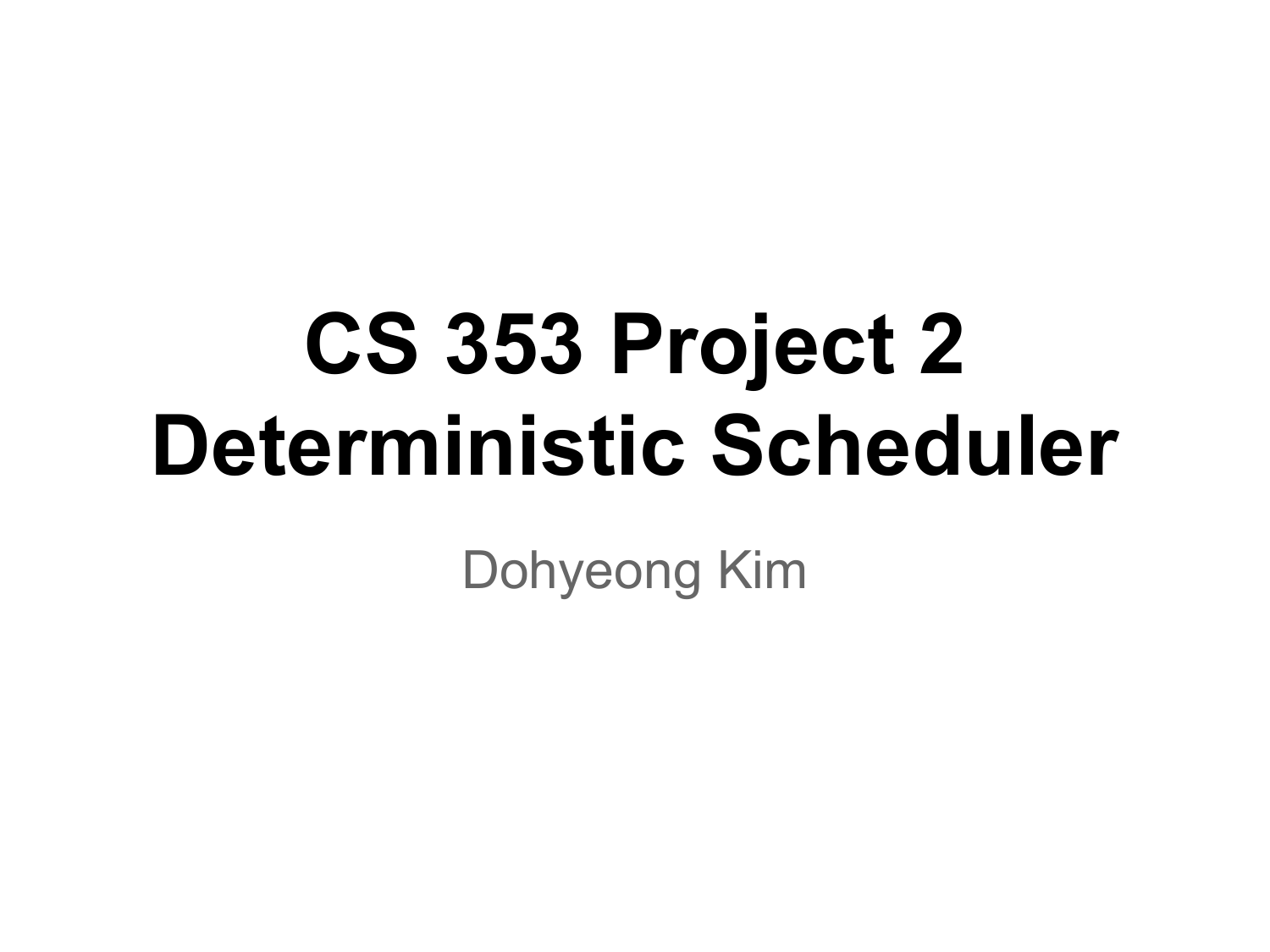### **Deterministic Scheduler**

- Goal
	- Always execute a concurrent program in the exact same order.
	- Execute one thread at a time.
- Implementation details
	- Global Lock
	- Next Thread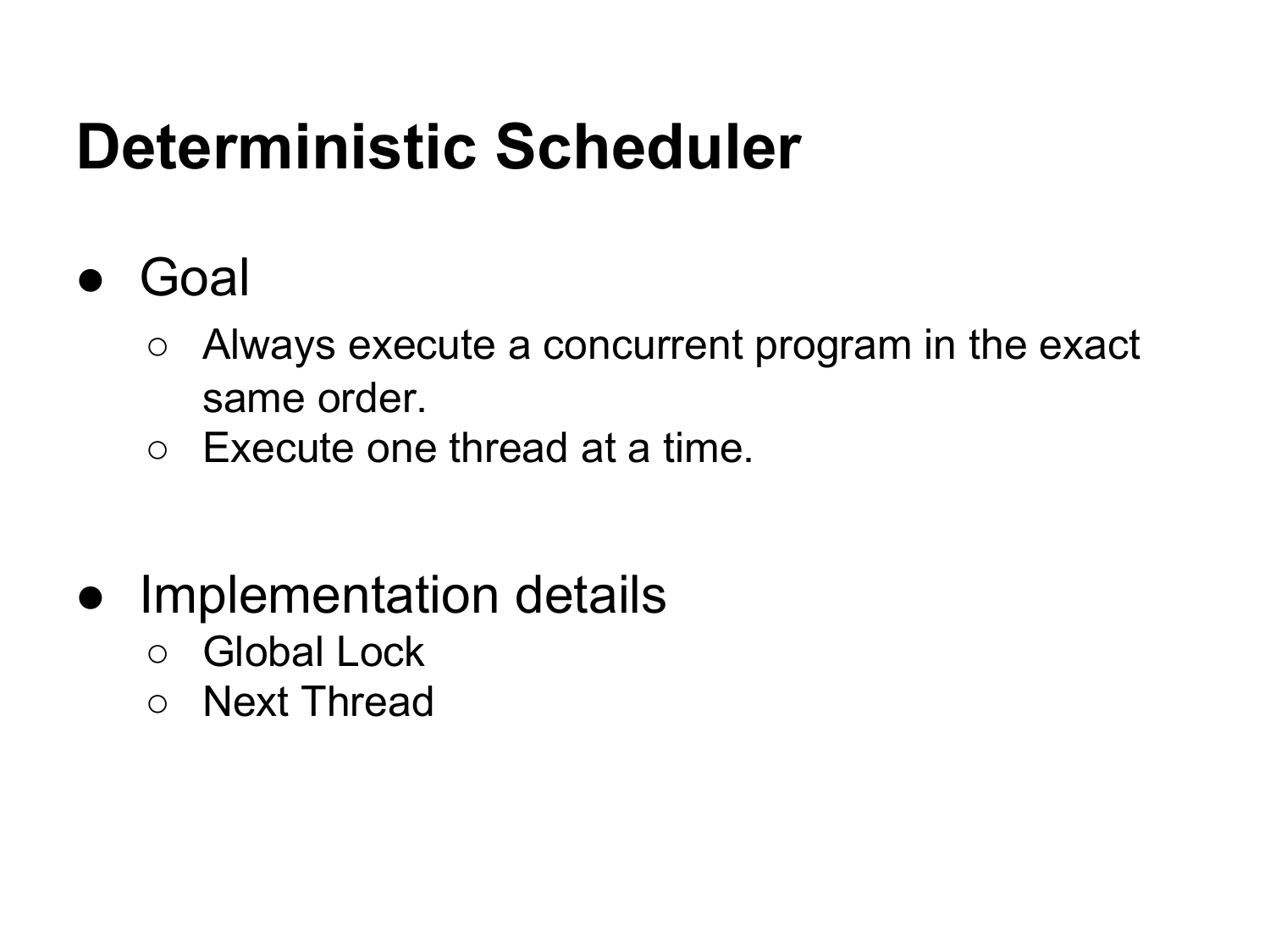### **Global Lock**

- One global mutex lock for all threads.
- Only the thread holding the lock can be executed.
	- $\circ$  Every thread should acquire the lock before it begins its own execution.
		- e.g. Before a new thread starts, before a thread wakes up from waiting, ...
	- Every thread should release the lock before it ends or pause its own execution.
		- e.g. Before a thread finishes, before a thread waits for a mutex, ...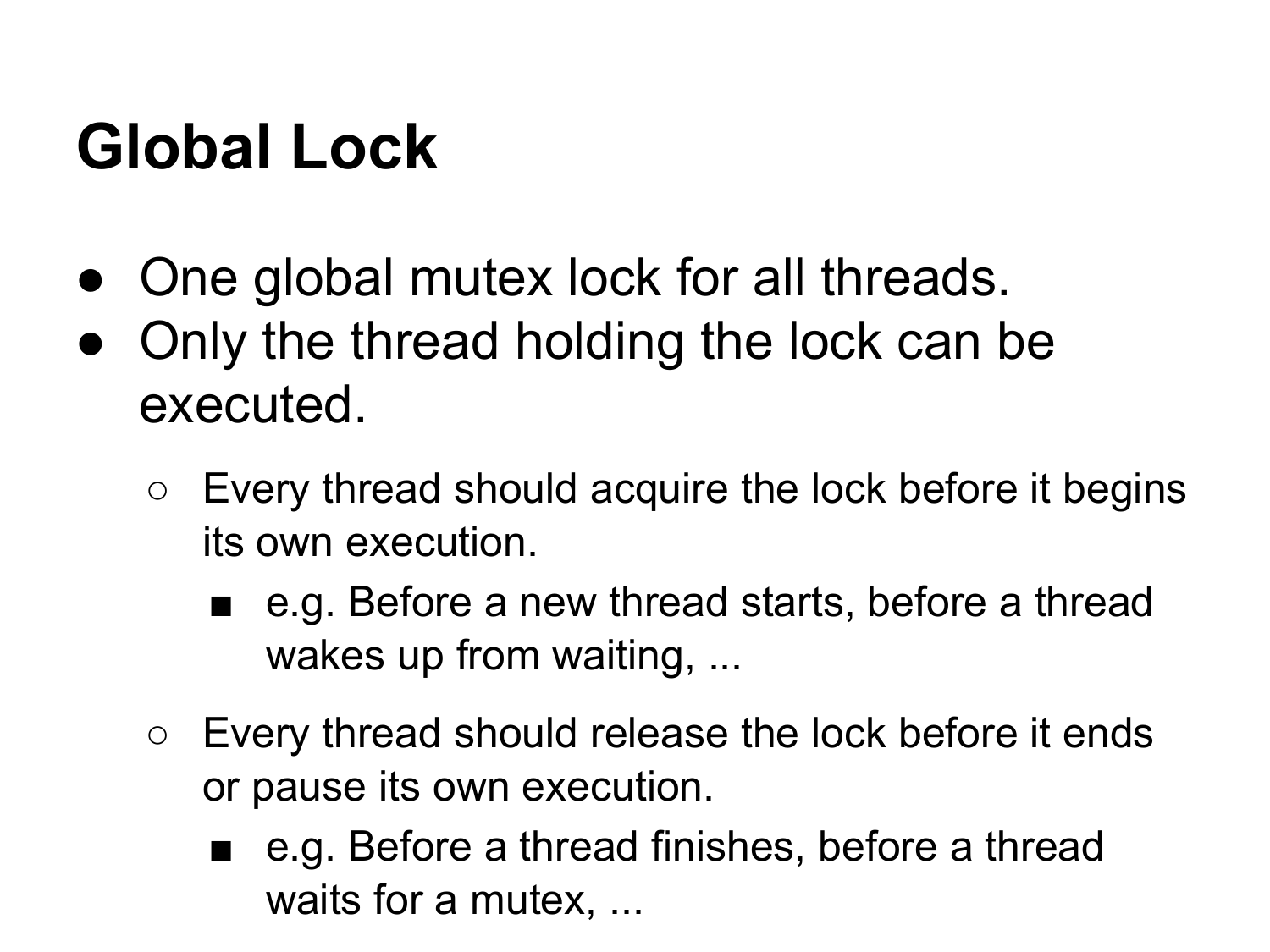### **Next Thread**

- Only the selected next thread can hold the global lock.
	- $\circ$  If current thread is not the selected next thread, wait till current thread is selected.

### ● LOCK(GL)

- while (true)
	- PLOCK(GL)
	- if (currentThread == nextThread)
		- break;
	- else
		- PRELEASE(GL);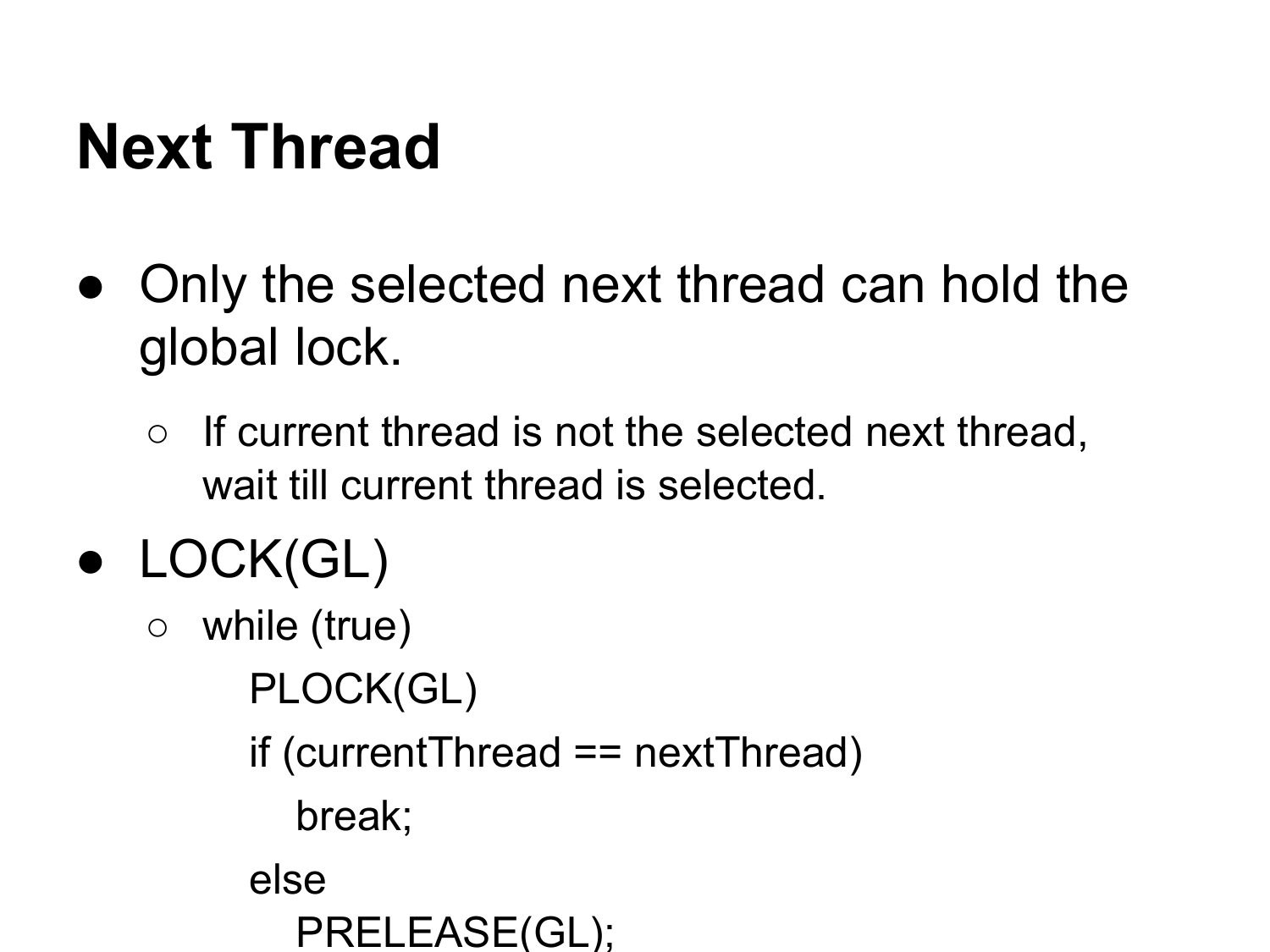### **Next Thread**

- Every thread should select a next *available* thread before it releases the global lock.
	- The selected thread should be *available* to execute.
		- it should not be waiting for a mutex or another thread.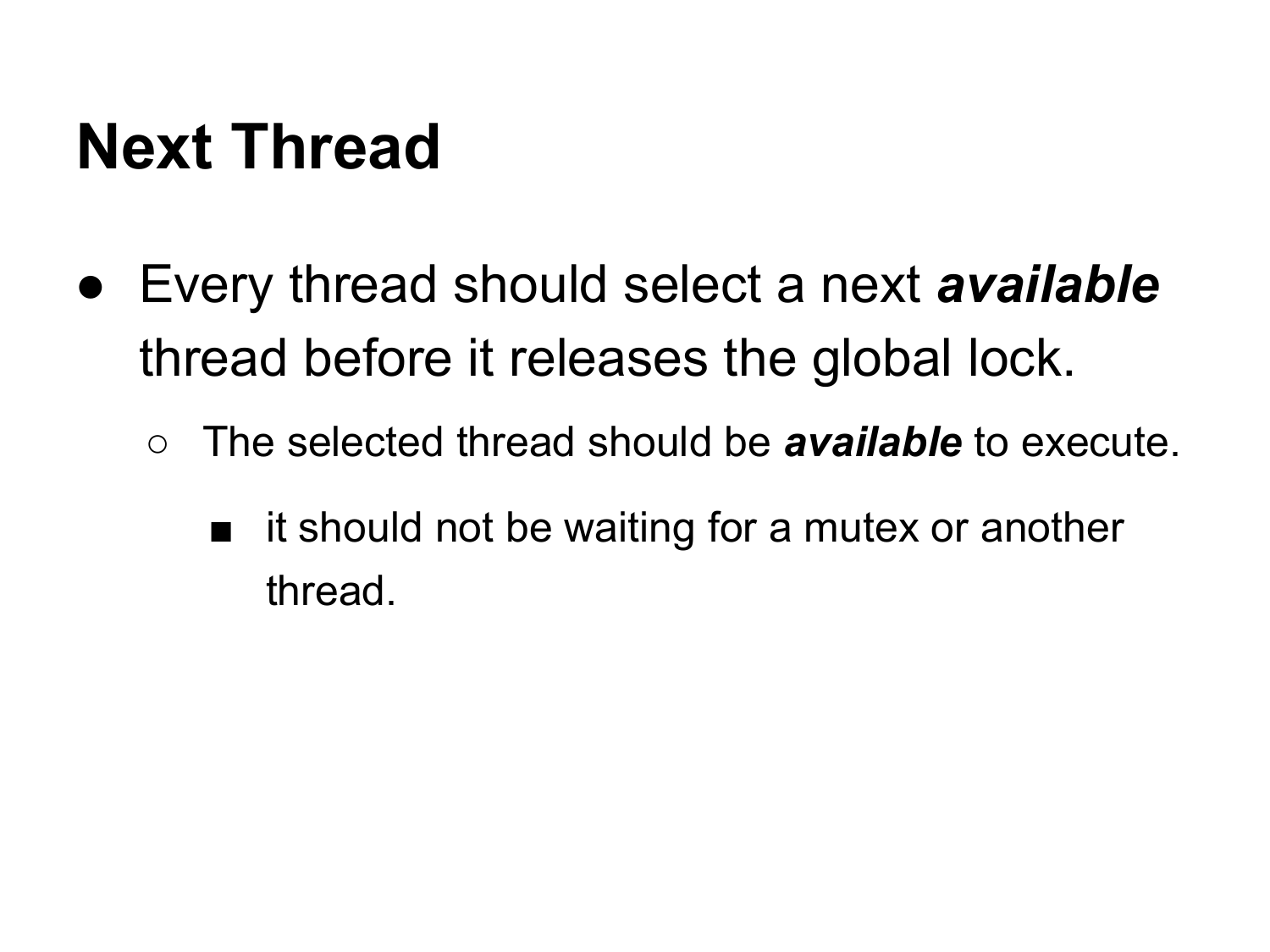- $\bullet$  Enter a thread / a new thread starts ○ LOCK(GL)
	- // begin execution
- $\bullet$  Leave a thread / a thread finishes
	- // select a next available thread
	- UNLOCK(GL)
	- // terminate execution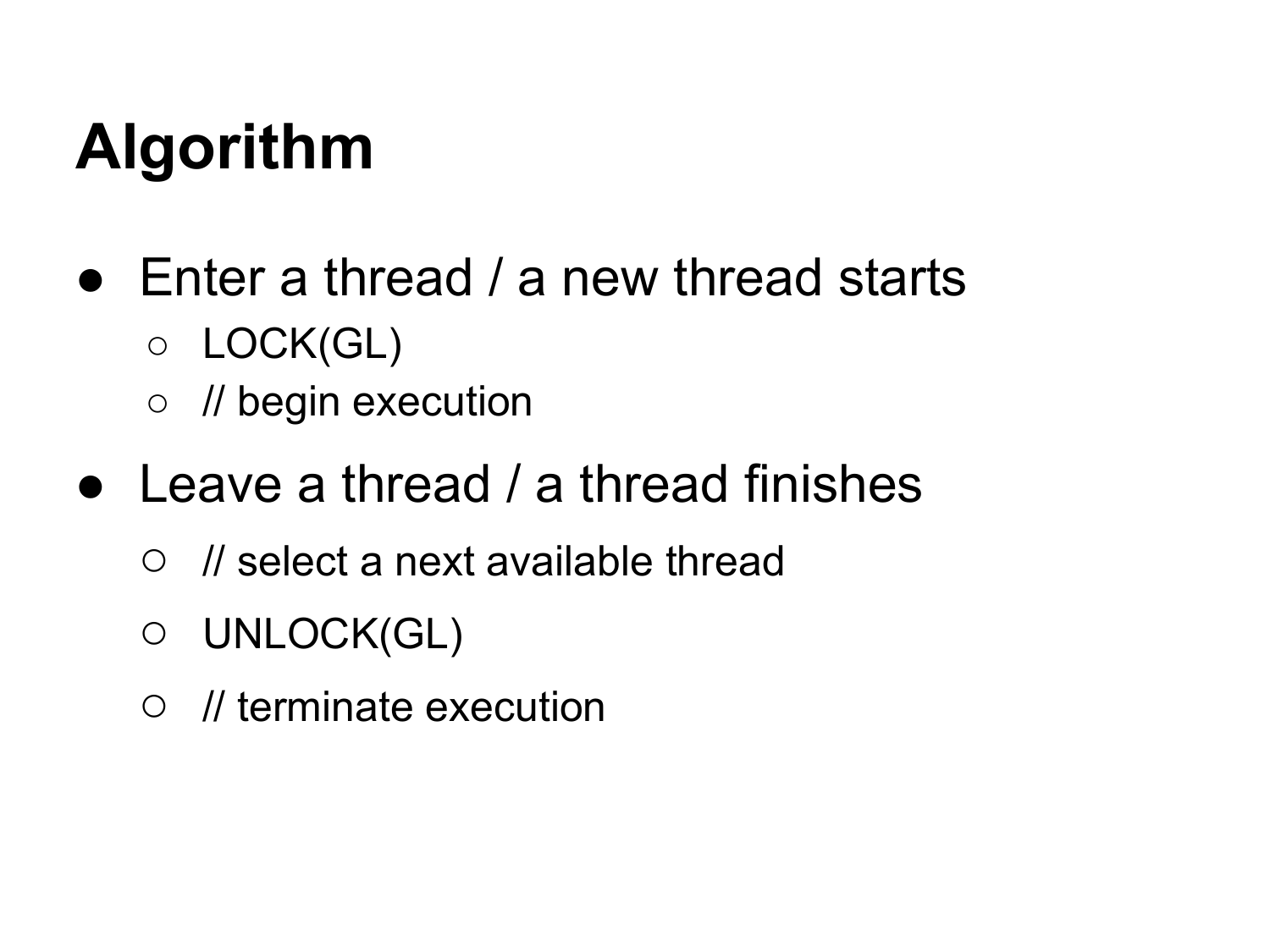- pthread join(joinee)
	- if (joinee is still running)
		- $\blacksquare$  // select a next available thread
		- UNLOCK(GL)
		- // wait till joinee is terminated
		- LOCK(GL)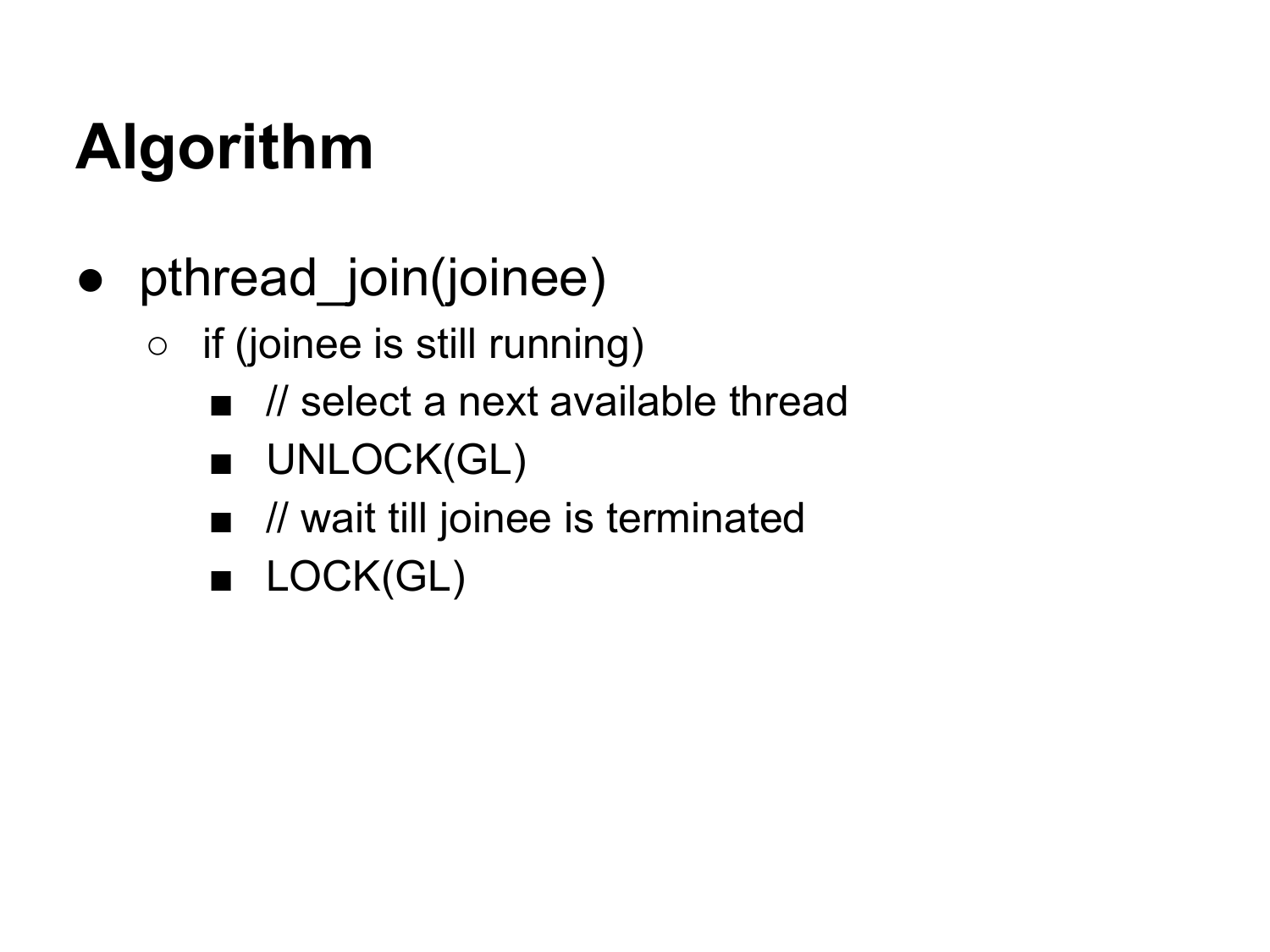- pthread mutex lock(L)
	- $\circ$  if (L is held by another thread)
		- $\frac{1}{2}$  select a next available thread
		- UNLOCK(GL)
		- $\blacksquare$  // wait till L is not held by any other threads
		- LOCK(GL)
		- LOCK(L) // this should always succeed
	- else
		- LOCK(L)
- $\bullet$  pthread mutex unlock(L)
	- UNLOCK(L)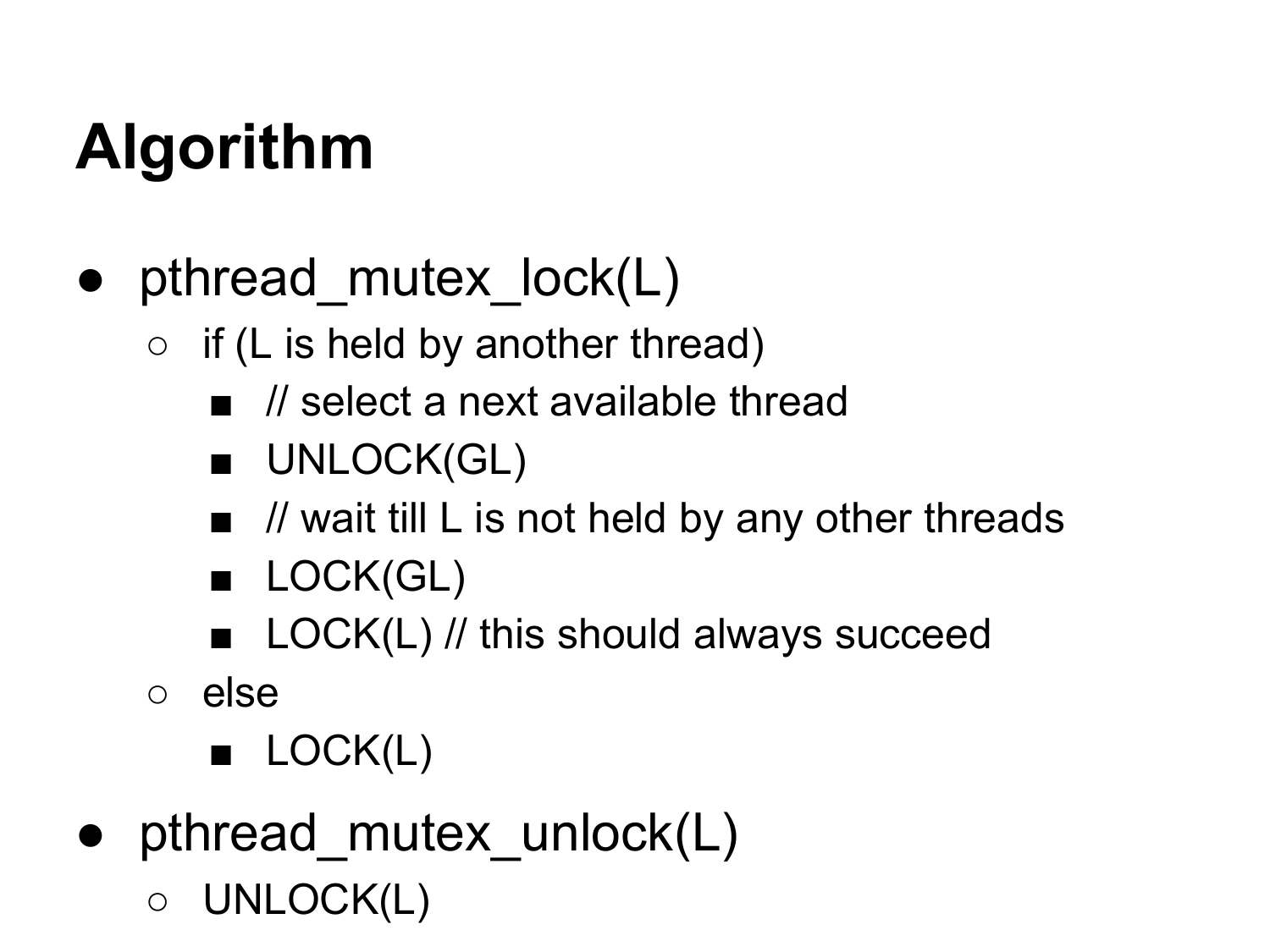- sched\_yield()
	- if (another available thread exists)
		- $\blacksquare$  // select a next available thread
		- UNLOCK(GL)
		- LOCK(GL)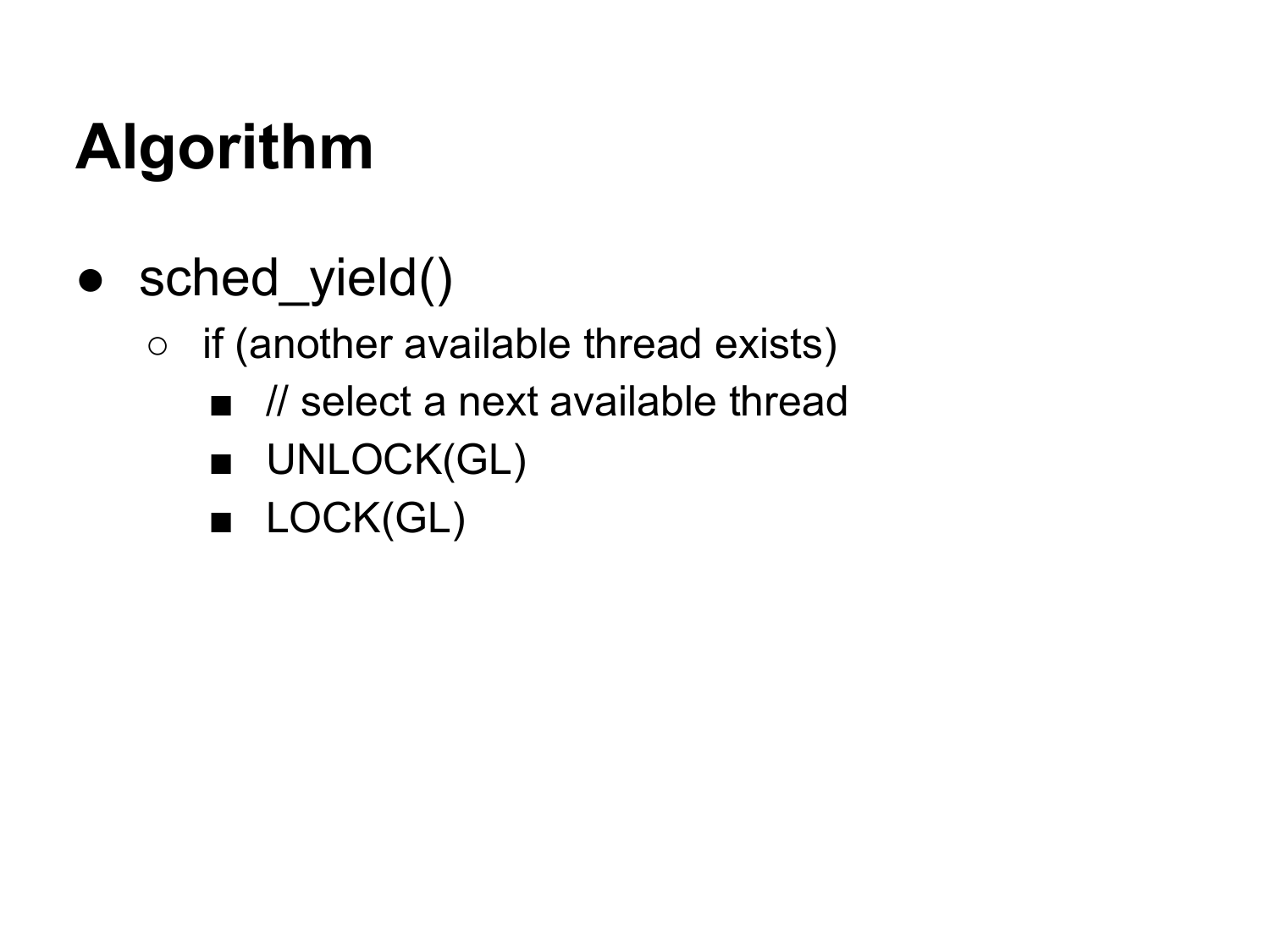#### • You may also need to implement

- A list of threads
- Status of threads
	- e.g. available, waiting for mutex, ...
- Status of mutex locks
	- e.g. available, held by a thread, ...

 $\circ$  ...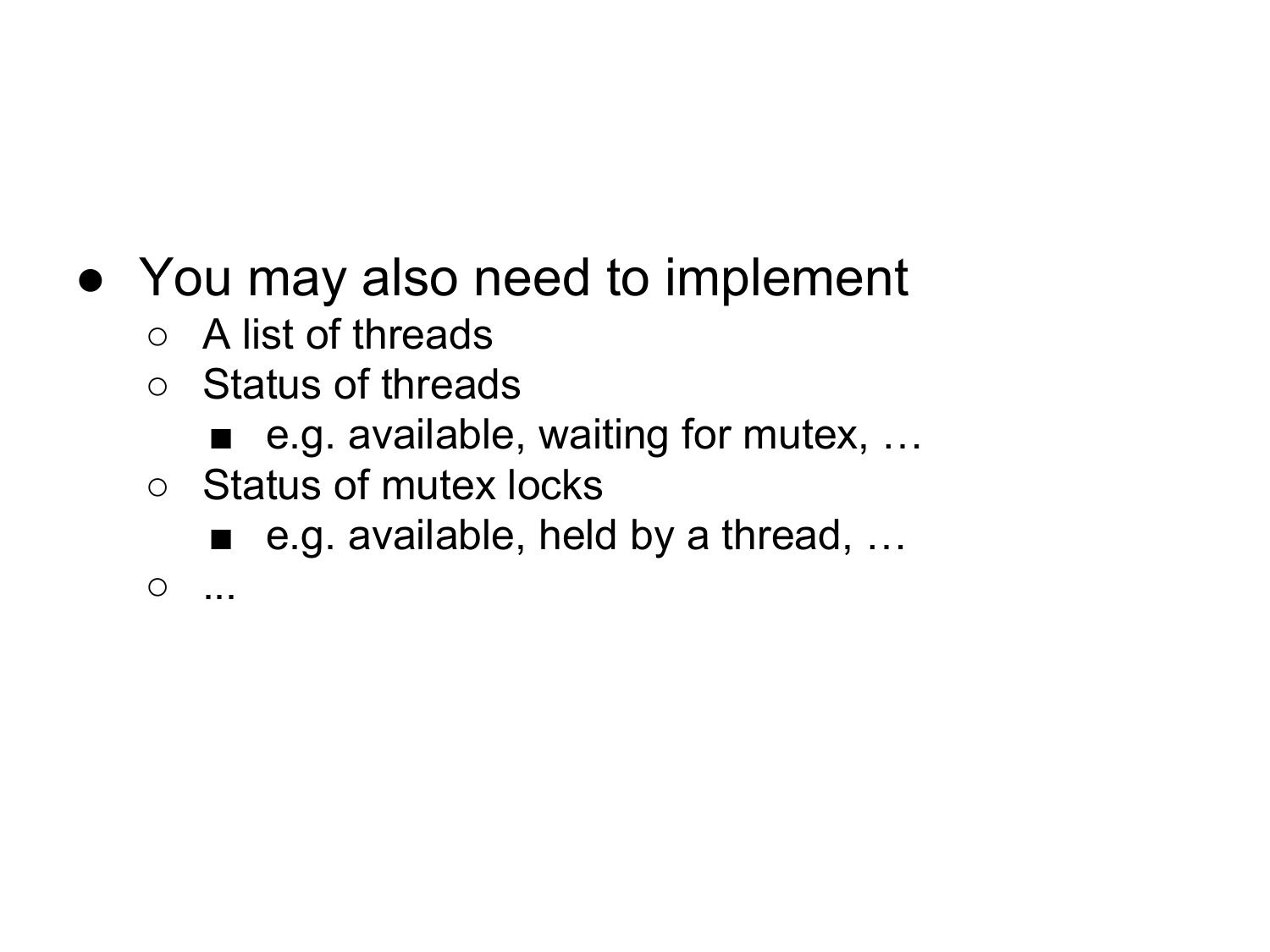### **Code template**

- Code template is available on the project web page.
- You can modify everywhere in chess.cpp
	- Please ignore // TODO comment.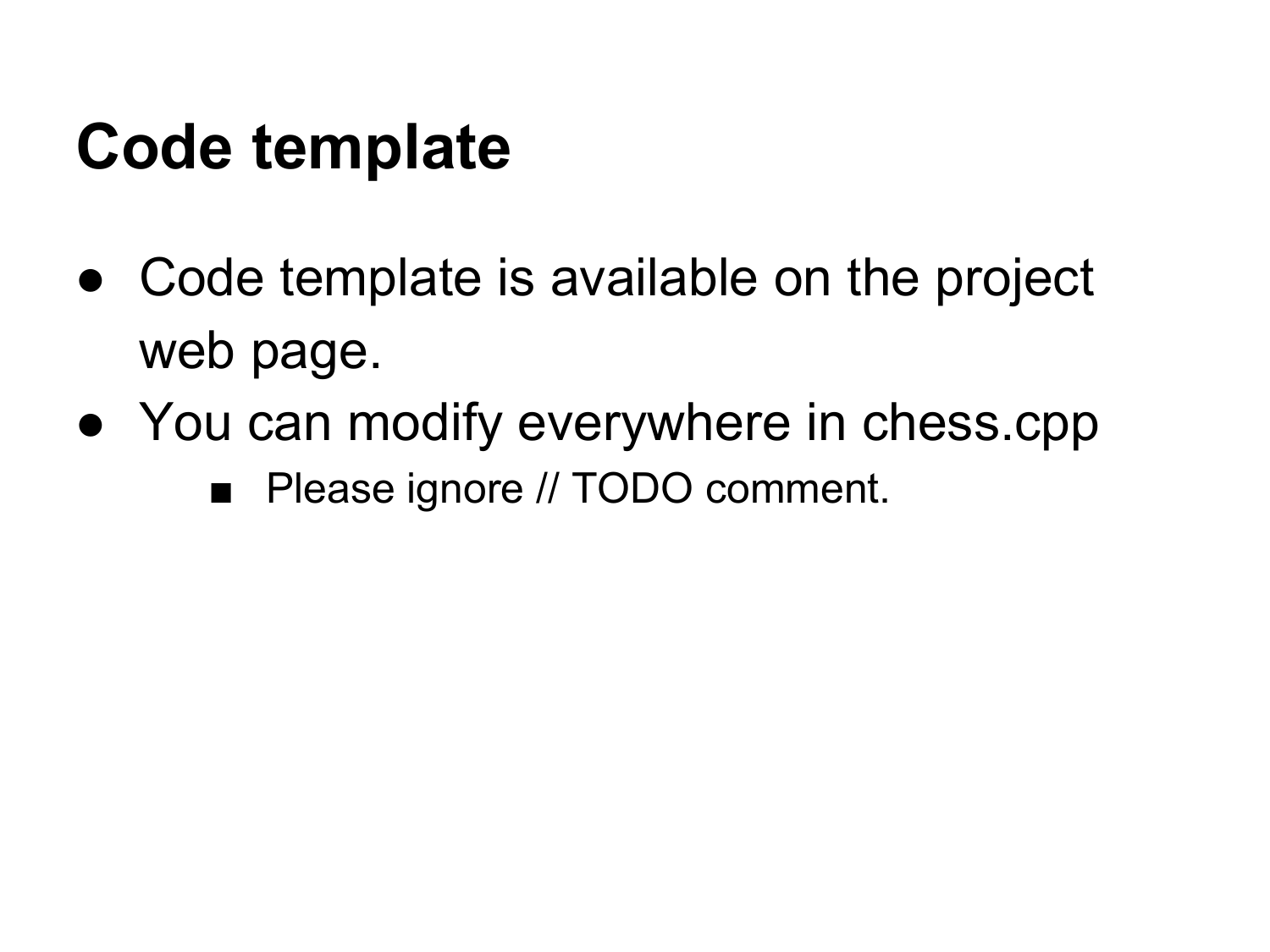### **Code template**

- chess.cpp re-defines pthread functions.
	- When a test program call pthread functions it will call the function in chess.cpp instead of the original pthread functions.
	- If you need to use original pthread functions inside chess.cpp, use original\_pthread\_xyz() instead.
		- e.g. original pthread mutex lock() instead of pthread\_mutex\_lock(),

original pthread mutex unlock() instead of pthread\_mutex\_unlock(), ...